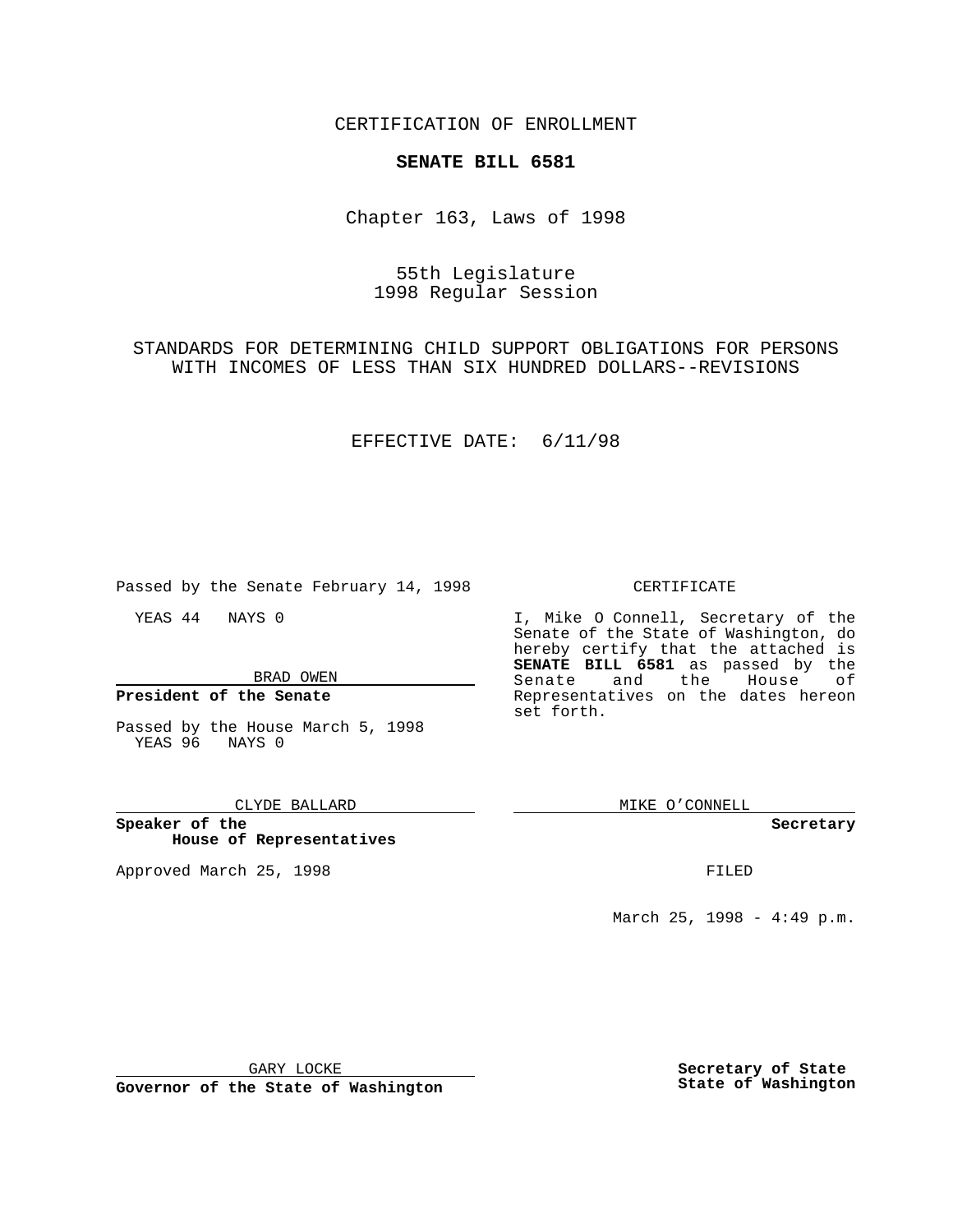# **SENATE BILL 6581** \_\_\_\_\_\_\_\_\_\_\_\_\_\_\_\_\_\_\_\_\_\_\_\_\_\_\_\_\_\_\_\_\_\_\_\_\_\_\_\_\_\_\_\_\_\_\_

\_\_\_\_\_\_\_\_\_\_\_\_\_\_\_\_\_\_\_\_\_\_\_\_\_\_\_\_\_\_\_\_\_\_\_\_\_\_\_\_\_\_\_\_\_\_\_

Passed Legislature - 1998 Regular Session

**State of Washington 55th Legislature 1998 Regular Session By** Senators Roach and Fairley

Read first time 01/21/98. Referred to Committee on Law & Justice.

1 AN ACT Relating to standards for determining child support 2 obligations for parents with a combined monthly net income of less than 3 six hundred dollars; and amending RCW 26.19.065 and 26.19.020.

4 BE IT ENACTED BY THE LEGISLATURE OF THE STATE OF WASHINGTON:

5 **Sec. 1.** RCW 26.19.065 and 1991 c 367 s 33 are each amended to read 6 as follows:

 (1) **Limit at forty-five percent of a parent's net income.** Neither parent's total child support obligation may exceed forty-five percent of net income except for good cause shown. Good cause includes but is not limited to possession of substantial wealth, children with day care expenses, special medical need, educational need, psychological need, and larger families.

13 (2) **Income below six hundred dollars.** When combined monthly net 14 income is less than six hundred dollars, a support order of not less 15 than twenty-five dollars per child per month shall be entered for each 16 parent unless the obligor parent establishes that it would be unjust or 17 inappropriate to do so in that particular case. The decision whether 18 there is a sufficient basis to deviate below the presumptive minimum 19 payment must take into consideration the best interests of the child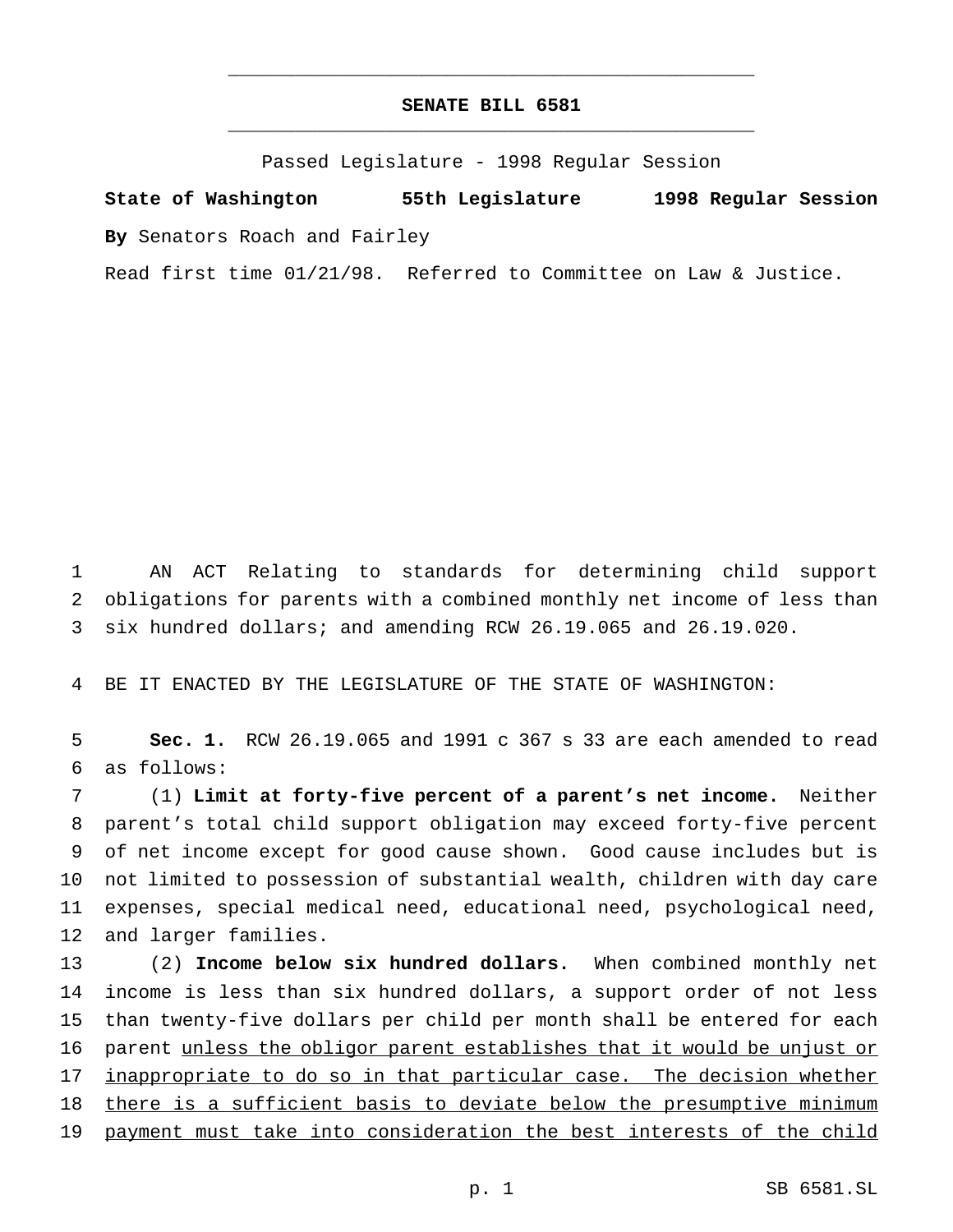1 and the circumstances of each parent. Such circumstances can include comparative hardship to the affected households, assets or liabilities, and earning capacity. A parent's support obligation shall not reduce his or her net income below the need standard for one person 5 established pursuant to RCW 74.04.770, except for the ((mandatory)) presumptive minimum payment of twenty-five dollars per child per month 7 ((as required in this section)) or in cases where the court finds 8 reasons for deviation ((under section 32 of this act)). This section shall not be construed to require monthly substantiation of income.

 (3) **Income above five thousand and seven thousand dollars.** The economic table is presumptive for combined monthly net incomes up to and including five thousand dollars. When combined monthly net income exceeds five thousand dollars, support shall not be set at an amount lower than the presumptive amount of support set for combined monthly net incomes of five thousand dollars unless the court finds a reason to deviate below that amount. The economic table is advisory but not presumptive for combined monthly net incomes that exceed five thousand dollars. When combined monthly net income exceeds seven thousand dollars, the court may set support at an advisory amount of support set for combined monthly net incomes between five thousand and seven thousand dollars or the court may exceed the advisory amount of support set for combined monthly net incomes of seven thousand dollars upon written findings of fact.

 **Sec. 2.** RCW 26.19.020 and 1991 c 367 s 25 are each amended to read as follows:

| 26 |                                   |                                  | ECONOMIC TABLE |          |     |  |  |  |
|----|-----------------------------------|----------------------------------|----------------|----------|-----|--|--|--|
| 27 |                                   | MONTHLY BASIC SUPPORT OBLIGATION |                |          |     |  |  |  |
| 28 | PER CHILD                         |                                  |                |          |     |  |  |  |
| 29 | $KEY: A = AGE 0-11 B = AGE 12-18$ |                                  |                |          |     |  |  |  |
| 30 | COMBINED                          |                                  |                |          |     |  |  |  |
| 31 | MONTHLY                           |                                  | ONE            |          | TWO |  |  |  |
| 32 | NET                               |                                  | CHILD          | CHILDREN |     |  |  |  |
| 33 | INCOME                            |                                  | FAMILY         | FAMILY   |     |  |  |  |
| 34 |                                   |                                  |                |          |     |  |  |  |
| 35 |                                   | Α                                | B              | A        | B   |  |  |  |
| 36 |                                   |                                  |                |          |     |  |  |  |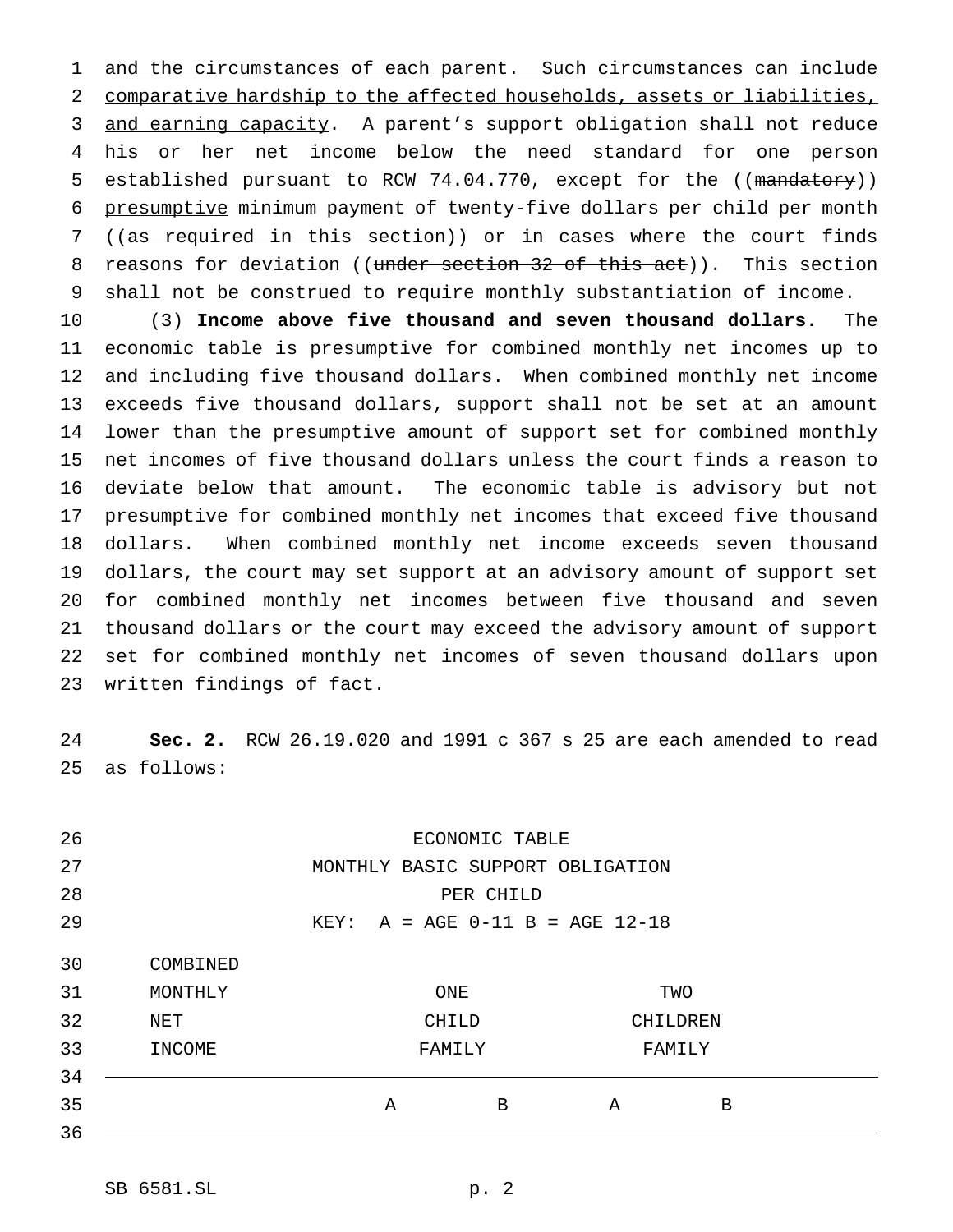| $\mathbf 1$    | $\mathsf{O}\xspace$ |     |                              |                                              |                                                   |
|----------------|---------------------|-----|------------------------------|----------------------------------------------|---------------------------------------------------|
| $\overline{2}$ | 100                 |     |                              |                                              |                                                   |
| 3              | 200                 |     |                              |                                              |                                                   |
| 4              | 300                 |     |                              | For income less than \$600 the obligation    |                                                   |
| 5              | 400                 |     |                              |                                              | is based upon the resources and living expenses   |
| 6              | 500                 |     |                              | of each household. Minimum support shall not |                                                   |
| 7              |                     |     |                              |                                              | be less than \$25 per child per month except when |
| 8              |                     |     | allowed by RCW 26.19.065(2). |                                              |                                                   |
| 9              | 600                 | 133 | 164                          | 103                                          | 127                                               |
| 10             | 700                 | 155 | 191                          | 120                                          | 148                                               |
| 11             | 800                 | 177 | 218                          | 137                                          | 170                                               |
| 12             | 900                 | 199 | 246                          | 154                                          | 191                                               |
| 13             | 1000                | 220 | 272                          | 171                                          | 211                                               |
| 14             | 1100                | 242 | 299                          | 188                                          | 232                                               |
| 15             | 1200                | 264 | 326                          | 205                                          | 253                                               |
| 16             | 1300                | 285 | 352                          | 221                                          | 274                                               |
| 17             | 1400                | 307 | 379                          | 238                                          | 294                                               |
| 18             | 1500                | 327 | 404                          | 254                                          | 313                                               |
| 19             | 1600                | 347 | 428                          | 269                                          | 333                                               |
| 20             | 1700                | 367 | 453                          | 285                                          | 352                                               |
| 21             | 1800                | 387 | 478                          | 300                                          | 371                                               |
| 22             | 1900                | 407 | 503                          | 316                                          | 390                                               |
| 23             | 2000                | 427 | 527                          | 331                                          | 409                                               |
| 24             | 2100                | 447 | 552                          | 347                                          | 429                                               |
| 25             | 2200                | 467 | 577                          | 362                                          | 448                                               |
| 26             | 2300                | 487 | 601                          | 378                                          | 467                                               |
| 27             | 2400                | 506 | 626                          | 393                                          | 486                                               |
| 28             | 2500                | 526 | 650                          | 408                                          | 505                                               |
| 29             | 2600                | 534 | 661                          | 416                                          | 513                                               |
| 30             | 2700                | 542 | 670                          | 421                                          | 520                                               |
| 31             | 2800                | 549 | 679                          | 427                                          | 527                                               |
| 32             | 2900                | 556 | 686                          | 431                                          | 533                                               |
| 33             | 3000                | 561 | 693                          | 436                                          | 538                                               |
| 34             | 3100                | 566 | 699                          | 439                                          | 543                                               |
| 35             | 3200                | 569 | 704                          | 442                                          | 546                                               |
| 36             | 3300                | 573 | 708                          | 445                                          | 549                                               |
| 37             | 3400                | 574 | 710                          | 446                                          | 551                                               |
| 38             | 3500                | 575 | 711                          | 447                                          | 552                                               |
| 39             | 3600                | 577 | 712                          | 448                                          | 553                                               |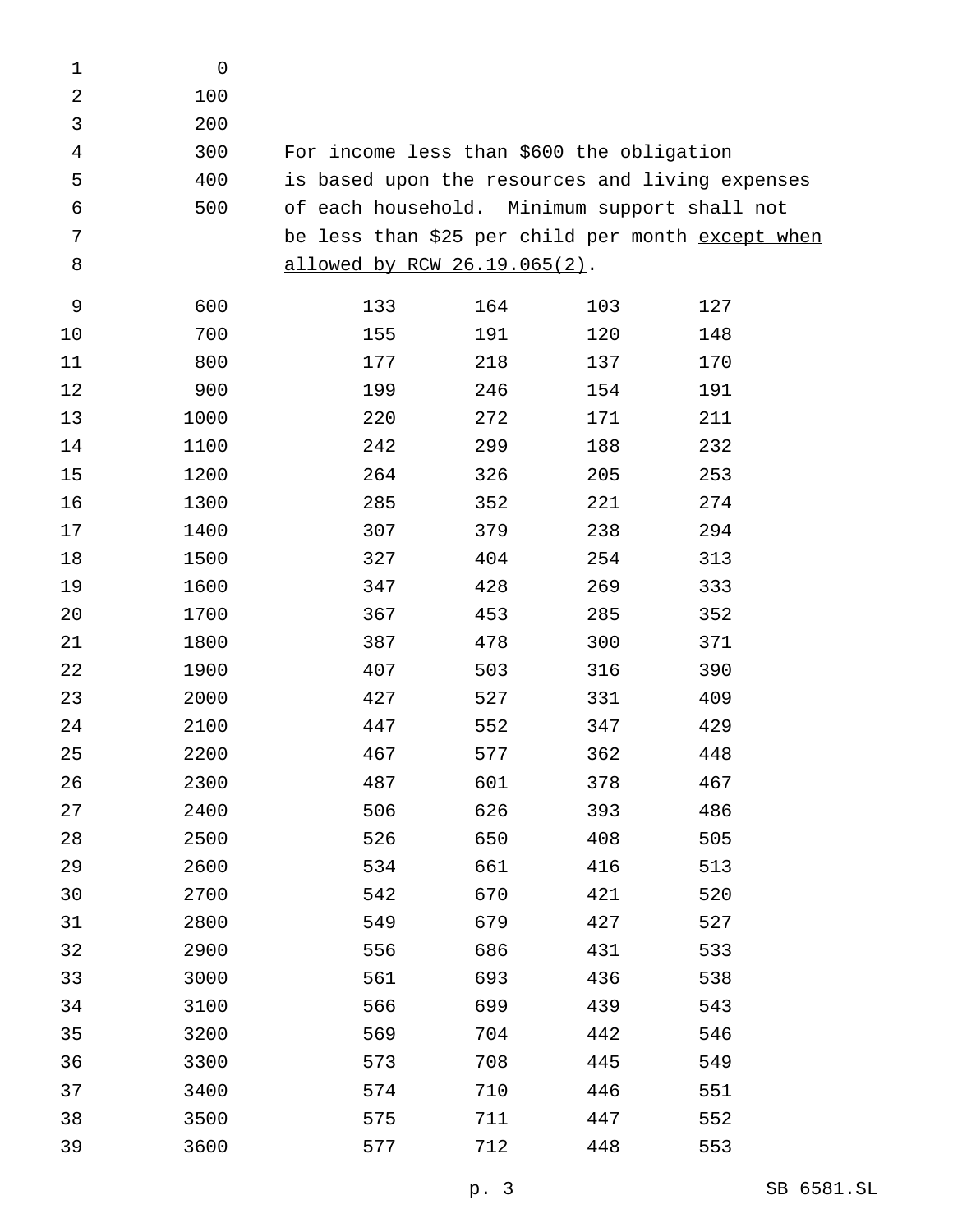| $\mathbf 1$ | 3700 | 578 | 713  | 449 | 554 |
|-------------|------|-----|------|-----|-----|
| $\sqrt{2}$  | 3800 | 581 | 719  | 452 | 558 |
| 3           | 3900 | 596 | 736  | 463 | 572 |
| 4           | 4000 | 609 | 753  | 473 | 584 |
| 5           | 4100 | 623 | 770  | 484 | 598 |
| 6           | 4200 | 638 | 788  | 495 | 611 |
| 7           | 4300 | 651 | 805  | 506 | 625 |
| 8           | 4400 | 664 | 821  | 516 | 637 |
| 9           | 4500 | 677 | 836  | 525 | 649 |
| 10          | 4600 | 689 | 851  | 535 | 661 |
| 11          | 4700 | 701 | 866  | 545 | 673 |
| 12          | 4800 | 713 | 882  | 554 | 685 |
| 13          | 4900 | 726 | 897  | 564 | 697 |
| 14          | 5000 | 738 | 912  | 574 | 708 |
| 15          | 5100 | 751 | 928  | 584 | 720 |
| 16          | 5200 | 763 | 943  | 593 | 732 |
| 17          | 5300 | 776 | 959  | 602 | 744 |
| 18          | 5400 | 788 | 974  | 612 | 756 |
| 19          | 5500 | 800 | 989  | 622 | 768 |
| 20          | 5600 | 812 | 1004 | 632 | 779 |
| 21          | 5700 | 825 | 1019 | 641 | 791 |
| 22          | 5800 | 837 | 1035 | 650 | 803 |
| 23          | 5900 | 850 | 1050 | 660 | 815 |
| 24          | 6000 | 862 | 1065 | 670 | 827 |
| 25          | 6100 | 875 | 1081 | 680 | 839 |
| 26          | 6200 | 887 | 1096 | 689 | 851 |
| 27          | 6300 | 899 | 1112 | 699 | 863 |
| 28          | 6400 | 911 | 1127 | 709 | 875 |
| 29          | 6500 | 924 | 1142 | 718 | 887 |
| 30          | 6600 | 936 | 1157 | 728 | 899 |
| 31          | 6700 | 949 | 1172 | 737 | 911 |
| 32          | 6800 | 961 | 1188 | 747 | 923 |
| 33          | 6900 | 974 | 1203 | 757 | 935 |
| 34          | 7000 | 986 | 1218 | 767 | 946 |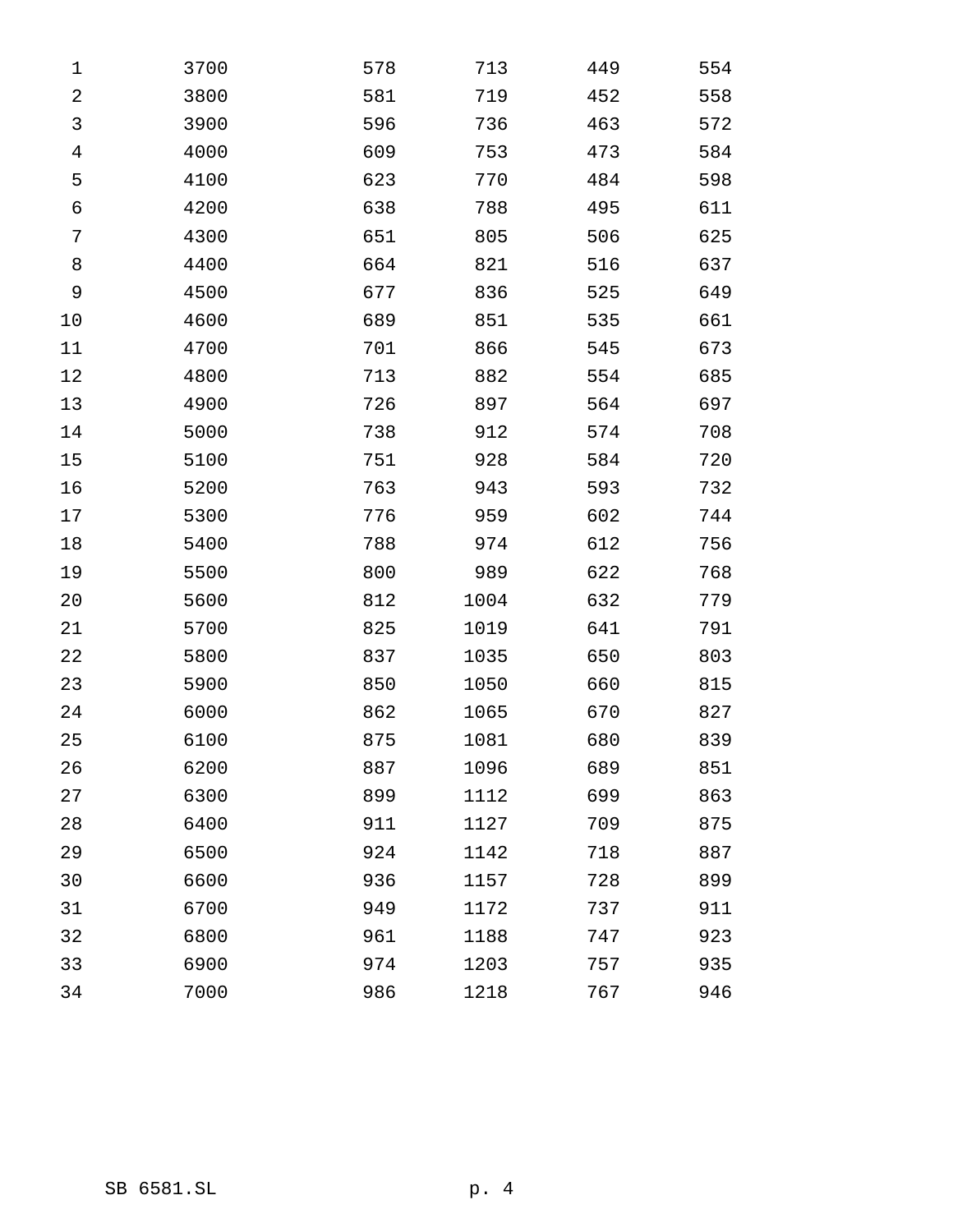| COMBINED    |                   |              |                      |              |                            |                                                                                                                                                                                                              |  |  |
|-------------|-------------------|--------------|----------------------|--------------|----------------------------|--------------------------------------------------------------------------------------------------------------------------------------------------------------------------------------------------------------|--|--|
| MONTHLY     | THREE<br>CHILDREN |              |                      |              |                            | FIVE<br>CHILDREN                                                                                                                                                                                             |  |  |
| NET         |                   |              |                      |              |                            |                                                                                                                                                                                                              |  |  |
| INCOME      | FAMILY            |              |                      |              |                            | FAMILY                                                                                                                                                                                                       |  |  |
|             |                   |              |                      |              |                            |                                                                                                                                                                                                              |  |  |
|             | Α                 | $\, {\bf B}$ | Α                    | $\, {\bf B}$ | Α                          | $\, {\bf B}$                                                                                                                                                                                                 |  |  |
|             |                   |              |                      |              |                            |                                                                                                                                                                                                              |  |  |
| $\mathsf 0$ |                   |              |                      |              |                            |                                                                                                                                                                                                              |  |  |
| 100         |                   |              |                      |              |                            |                                                                                                                                                                                                              |  |  |
| 200         |                   |              |                      |              |                            |                                                                                                                                                                                                              |  |  |
| 300         |                   |              |                      |              |                            |                                                                                                                                                                                                              |  |  |
| 400         |                   |              |                      |              |                            |                                                                                                                                                                                                              |  |  |
| 500         |                   |              |                      |              |                            |                                                                                                                                                                                                              |  |  |
|             |                   |              |                      |              |                            |                                                                                                                                                                                                              |  |  |
|             |                   |              |                      |              |                            |                                                                                                                                                                                                              |  |  |
| 600         | 86                | 106          | 73                   | 90           | 63                         | 78                                                                                                                                                                                                           |  |  |
| 700         | 100               | 124          | 85                   | 105          | 74                         | 91                                                                                                                                                                                                           |  |  |
| 800         | 115               | 142          | 97                   | 120          | 84                         | 104                                                                                                                                                                                                          |  |  |
| 900         | 129               | 159          | 109                  | 135          | 95                         | 118                                                                                                                                                                                                          |  |  |
| 1000        | 143               | 177          | 121                  | 149          | 105                        | 130                                                                                                                                                                                                          |  |  |
| 1100        | 157               | 194          | 133                  | 164          | 116                        | 143                                                                                                                                                                                                          |  |  |
| 1200        | 171               | 211          | 144                  | 179          | 126                        | 156                                                                                                                                                                                                          |  |  |
| 1300        | 185               | 228          | 156                  | 193          | 136                        | 168                                                                                                                                                                                                          |  |  |
| 1400        | 199               | 246          | 168                  | 208          | 147                        | 181                                                                                                                                                                                                          |  |  |
| 1500        | 212               | 262          | 179                  | 221          | 156                        | 193                                                                                                                                                                                                          |  |  |
| 1600        | 225               | 278          | 190                  | 235          | 166                        | 205                                                                                                                                                                                                          |  |  |
| 1700        | 238               | 294          | 201                  | 248          | 175                        | 217                                                                                                                                                                                                          |  |  |
| 1800        | 251               | 310          | 212                  | 262          | 185                        | 228                                                                                                                                                                                                          |  |  |
| 1900        | 264               | 326          | 223                  | 275          | 194                        | 240                                                                                                                                                                                                          |  |  |
| 2000        | 277               | 342          | 234                  | 289          | 204                        | 252                                                                                                                                                                                                          |  |  |
| 2100        | 289               | 358          | 245                  | 303          | 213                        | 264                                                                                                                                                                                                          |  |  |
| 2200        | 302               | 374          | 256                  | 316          | 223                        | 276                                                                                                                                                                                                          |  |  |
| 2300        | 315               | 390          | 267                  | 330          | 233                        | 288                                                                                                                                                                                                          |  |  |
| 2400        | 328               | 406          | 278                  | 343          | 242                        | 299                                                                                                                                                                                                          |  |  |
| 2500        | 341               | 421          | 288                  | 356          | 251                        | 311                                                                                                                                                                                                          |  |  |
| 2600        | 346               | 428          | 293                  | 362          | 256                        | 316                                                                                                                                                                                                          |  |  |
| 2700        | 351               | 435          | 298                  | 368          | 259                        | 321                                                                                                                                                                                                          |  |  |
| 2800        | 356               | 440          | 301                  | 372          | 262                        | 324                                                                                                                                                                                                          |  |  |
| 2900        | 360               | 445          | 305                  | 376          | 266                        | 328                                                                                                                                                                                                          |  |  |
|             |                   |              | $RCW 26.19.065(2)$ . |              | FOUR<br>CHILDREN<br>FAMILY | For income less than \$600 the obligation<br>is based upon the resources and living expenses<br>of each household. Minimum support shall not be<br>less than \$25 per child per month except when allowed by |  |  |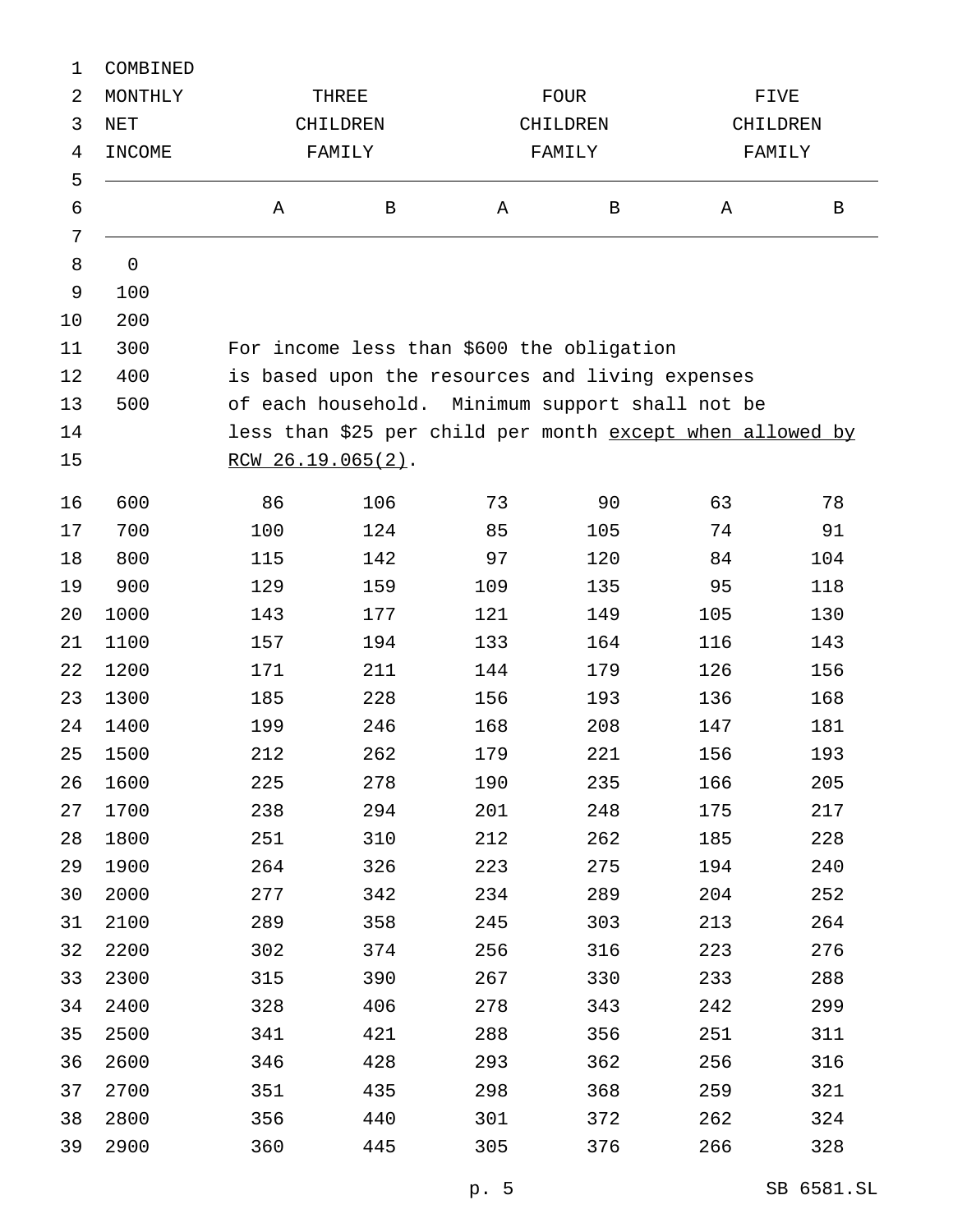| $\mathbf 1$    | 3000 | 364 | 449 | 308 | 380 | 268 | 331 |
|----------------|------|-----|-----|-----|-----|-----|-----|
| 2              | 3100 | 367 | 453 | 310 | 383 | 270 | 334 |
| 3              | 3200 | 369 | 457 | 312 | 386 | 272 | 336 |
| $\overline{4}$ | 3300 | 371 | 459 | 314 | 388 | 273 | 339 |
| 5              | 3400 | 372 | 460 | 315 | 389 | 274 | 340 |
| 6              | 3500 | 373 | 461 | 316 | 390 | 275 | 341 |
| 7              | 3600 | 374 | 462 | 317 | 391 | 276 | 342 |
| 8              | 3700 | 375 | 463 | 318 | 392 | 277 | 343 |
| 9              | 3800 | 377 | 466 | 319 | 394 | 278 | 344 |
| 10             | 3900 | 386 | 477 | 326 | 404 | 284 | 352 |
| 11             | 4000 | 395 | 488 | 334 | 413 | 291 | 360 |
| 12             | 4100 | 404 | 500 | 341 | 422 | 298 | 368 |
| 13             | 4200 | 413 | 511 | 350 | 431 | 305 | 377 |
| 14             | 4300 | 422 | 522 | 357 | 441 | 311 | 385 |
| 15             | 4400 | 431 | 532 | 364 | 449 | 317 | 392 |
| 16             | 4500 | 438 | 542 | 371 | 458 | 323 | 400 |
| 17             | 4600 | 446 | 552 | 377 | 467 | 329 | 407 |
| 18             | 4700 | 455 | 562 | 384 | 475 | 335 | 414 |
| 19             | 4800 | 463 | 572 | 391 | 483 | 341 | 422 |
| 20             | 4900 | 470 | 581 | 398 | 491 | 347 | 429 |
| 21             | 5000 | 479 | 592 | 404 | 500 | 353 | 437 |
| 22             | 5100 | 487 | 602 | 411 | 509 | 359 | 443 |
| 23             | 5200 | 494 | 611 | 418 | 517 | 365 | 451 |
| 24             | 5300 | 503 | 621 | 425 | 525 | 371 | 458 |
| 25             | 5400 | 511 | 632 | 432 | 533 | 377 | 466 |
| 26             | 5500 | 518 | 641 | 439 | 542 | 383 | 473 |
| 27             | 5600 | 527 | 651 | 446 | 551 | 389 | 480 |
| 28             | 5700 | 535 | 661 | 452 | 559 | 395 | 488 |
| 29             | 5800 | 543 | 671 | 459 | 567 | 401 | 495 |
| 30             | 5900 | 551 | 681 | 466 | 575 | 407 | 502 |
| 31             | 6000 | 559 | 691 | 473 | 584 | 413 | 509 |
| 32             | 6100 | 567 | 701 | 479 | 593 | 418 | 517 |
| 33             | 6200 | 575 | 710 | 486 | 601 | 424 | 524 |
| 34             | 6300 | 583 | 721 | 493 | 609 | 430 | 532 |
| 35             | 6400 | 591 | 731 | 500 | 617 | 436 | 539 |
| 36             | 6500 | 599 | 740 | 506 | 626 | 442 | 546 |
| 37             | 6600 | 607 | 750 | 513 | 635 | 448 | 554 |
| 38             | 6700 | 615 | 761 | 520 | 643 | 454 | 561 |